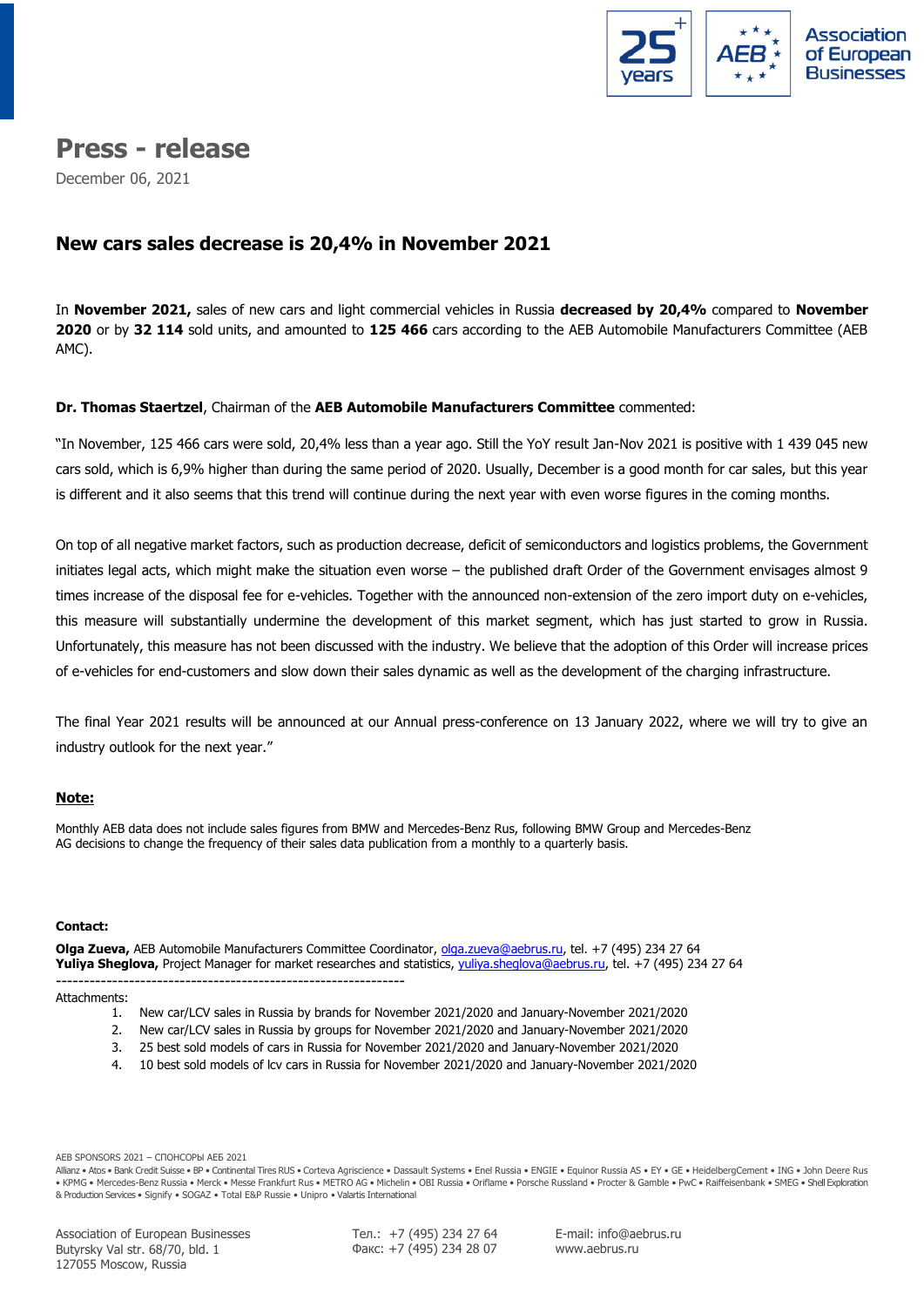

## **NEW CAR AND LCV SALES IN RUSSIA BY BRANDS FOR NOVEMBER 2021/2020 AND JANUARY-NOVEMBER 2021/2020**

Data submitted by the AEB Automobile Manufacturers Committee; retail sales of imported and locally produced vehicles. Note: The ranking is based on monthly results.

| rote: The furning is based on monemy results. |         | <b>November</b> |                  |         | January-November         |               |  |
|-----------------------------------------------|---------|-----------------|------------------|---------|--------------------------|---------------|--|
| <b>BRAND</b>                                  | 2021    | 2020            | $\frac{1}{2}$    | 2021    | 2020                     | $\frac{1}{2}$ |  |
| Autovaz (Lada)                                | 26 373  | 38 064          | $-31%$           | 320 795 | 302 744                  | 6%            |  |
| Kia                                           | 14 5 14 | 21 012          | $-31%$           | 190 270 | 181 706                  | 5%            |  |
| Hyundai*                                      | 14 3 95 | 17 446          | $-17%$           | 159 740 | 146 890                  | 9%            |  |
| Renault*                                      | 11 837  | 13 852          | $-15%$           | 119 503 | 116 262                  | 3%            |  |
| Toyota*                                       | 7 60 6  | 8 1 9 9         | $-7%$            | 87 572  | 82 420                   | 6%            |  |
| GAZ LCV*                                      | 5 4 2 8 | 5 5 4 0         | $-2\%$           | 50 111  | 42 319                   | 18%           |  |
| Škoda                                         | 5 000   | 9 6 6 6         | $-48%$           | 83 237  | 84 930                   | $-2%$         |  |
| Haval                                         | 4 9 0 9 | 1 6 2 8         | 202%             | 34 765  | 14 8 79                  | 134%          |  |
| Nissan                                        | 4 6 7 7 | 4 9 2 4         | $-5%$            | 45 735  | 51 332                   | $-11%$        |  |
| <b>VW</b>                                     | 4 602   | 10 208          | $-55%$           | 81 754  | 90 848                   | $-10%$        |  |
| Chery                                         | 4 0 9 7 | 1 4 9 7         | 174%             | 32 883  | 9 3 5 2                  | 252%          |  |
| UAZ <sup>*</sup>                              | 3 0 7 0 | 4 1 0 9         | $-25%$           | 28 945  | 29 393                   | $-2\%$        |  |
| Mitsubishi                                    | 3 0 2 3 | 2 8 3 9         | 6%               | 24 5 93 | 25 4 65                  | $-3%$         |  |
| Geely                                         | 2 8 2 6 | 2 0 1 5         | 40%              | 22 479  | 13772                    | 63%           |  |
| Mazda                                         | 2 5 6 5 | 2 9 5 3         | $-13%$           | 25 974  | 23 378                   | 11%           |  |
| Ford LCV*                                     | 2 1 2 3 | 1 2 1 8         | 74%              | 17 739  | 11 681                   | 52%           |  |
| Lexus                                         | 908     | 2 2 3 3         | $-59%$           | 18 20 6 | 18 187                   | 0%            |  |
| Peugeot*                                      | 733     | 425             | 72%              | 7685    | 3796                     | 102%          |  |
| Genesis                                       | 614     | 54              | 1037%            | 3 4 2 0 | 1 1 3 8                  | 201%          |  |
| Audi                                          | 614     | 1803            | $-66%$           | 15 5 95 | 13 30 5                  | 17%           |  |
| Changan                                       | 567     | 871             | $-35%$           | 5 1 0 4 | 6 4 6 0                  | $-21%$        |  |
| Volvo                                         | 552     | 1 0 3 0         | $-46%$           | 8 4 5 1 | 6899                     | 22%           |  |
| Porsche                                       | 519     | 385             | 35%              | 5 5 0 1 | 5 1 0 6                  | 8%            |  |
| Suzuki                                        | 500     | 855             | $-42%$           | 8 6 0 5 | 7 0 8 3                  | 21%           |  |
| VW NFZ*                                       | 438     | 656             | $-33%$           | 4752    | 4 8 3 5                  | $-2%$         |  |
| Citroën*                                      | 432     | 297             | 45%              | 4 3 7 0 | 2 8 5 1                  | 53%           |  |
| Land Rover                                    | 416     | 735             | -43%             | 5 702   | 5 6 1 1                  | 2%            |  |
| Cheryexeed                                    | 403     | 103             | 291%             | 3 1 2 2 | 103                      | 2931%         |  |
| Subaru                                        | 232     | 634             | $-63%$           | 5 4 0 5 | 5428                     | $0\%$         |  |
| Chevrolet                                     | 197     | 44              | 348%             | 796     | 504                      | 58%           |  |
| <b>GAC</b>                                    | 174     | $\omega$        | $\omega_{\rm c}$ | 807     | $\overline{\phantom{a}}$ | $\pm$         |  |
| <b>FAW</b>                                    | 162     | 288             | $-44%$           | 2 9 8 6 | 2 4 9 3                  | 20%           |  |
| Opel                                          | 147     | 91              | 62%              | 1805    | 493                      | 266%          |  |
| Cadillac                                      | 133     | 90              | 48%              | 2 2 4 6 | 1 2 6 8                  | 77%           |  |
| FIAT*                                         | 106     | 113             | $-6%$            | 1 1 0 4 | 1 1 9 6                  | $-8%$         |  |
| Infiniti                                      | 104     | 184             | $-43%$           | 1 7 2 4 | 1656                     | 4%            |  |
| Jeep                                          | 101     | 102             | $-1\%$           | 1 480   | 1 477                    | 0%            |  |

AEB SPONSORS 2021 – СПОНСОРЫ АЕБ 2021

Allianz • Atos • Bank Credit Suisse • BP • Continental Tires RUS • Corteva Agriscience • Dassault Systems • Enel Russia • ENGIE • Equinor Russia AS • EY • GE • HeidelbergCement • ING • John Deere Rus • KPMG • Mercedes-Benz Russia • Merck • Messe Frankfurt Rus • METRO AG • Michelin • OBI Russia • Oriflame • Porsche Russland • Procter & Gamble • PwC • Raiffeisenbank • SMEG • Shell Exploration & Production Services • Signify • SOGAZ • Total E&P Russie • Unipro • Valartis International

Association of European Businesses Butyrsky Val str. 68/70, bld. 1 127055 Moscow, Russia

Phone: +7 (495) 234 27 64 Fax: +7 (495) 234 28 07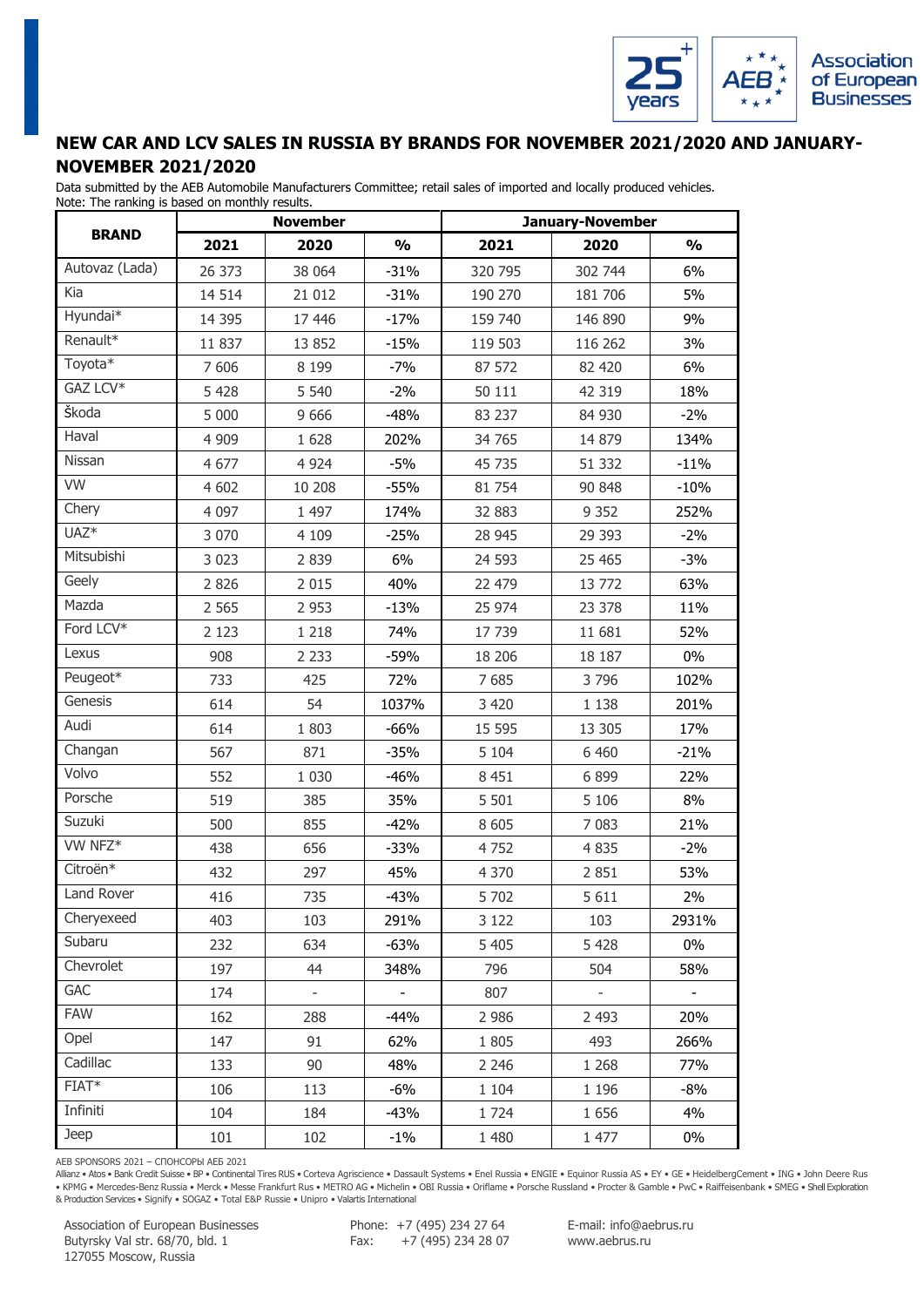

| Honda             | 90             | 79                       | 14%      | 1 1 9 7        | 1 3 8 3   | $-13%$ |
|-------------------|----------------|--------------------------|----------|----------------|-----------|--------|
| $I$ suzu $*$      | 78             | 83                       | $-6\%$   | 691            | 888       | $-22%$ |
| <b>DFM</b>        | 70             | 87                       | $-20%$   | 436            | 890       | $-51%$ |
| Jaguar            | 37             | 93                       | $-60%$   | 460            | 860       | $-47%$ |
| Iveco*            | 34             | 29                       | 17%      | 466            | 316       | 47%    |
| Hino              | 27             | $\overline{\phantom{a}}$ |          | 27             | -         |        |
| Lifan             | 26             | 108                      | $-76%$   | 611            | 1 2 8 1   | $-52%$ |
| <b>Brilliance</b> | 4              | 36                       | $-89%$   | 107            | 213       | $-50%$ |
| Zotye             | 2              | 0                        |          | 48             | 158       | $-70%$ |
| Foton*            | $\mathbf{1}$   | 23                       | $-96%$   | 36             | 114       | $-68%$ |
| Ford*             | 0              | $\boldsymbol{0}$         | ۰        | 1              | 93        | $-99%$ |
| Chrysler          | -              | 3                        |          | $\overline{2}$ | 28        | $-93%$ |
| Hyundai LCV*      | -              | 23                       |          | 2              | 197       | $-99%$ |
| Avtovaz (Niva)    |                | 0                        |          |                | 8822      |        |
| Datsun            |                | 853                      |          |                | 13 848    | ٠      |
| <b>Total</b>      | <b>125 466</b> | <b>157 580</b>           | $-20,4%$ | 1 439 045      | 1 346 351 | 6,9%   |

**\*LCV sales are included into total brand's sales if exist in the product line of the brand (marked with\*); reported separately for some brands. LCV<3,5t (with several exceptions reaching highest range of 6t). Some updates concerning LCV data November occur.**

AEB SPONSORS 2021 – СПОНСОРЫ АЕБ 2021

Allianz • Atos • Bank Credit Suisse • BP • Continental Tires RUS • Corteva Agriscience • Dassault Systems • Enel Russia • ENGIE • Equinor Russia AS • EY • GE • HeidelbergCement • ING • John Deere Rus • KPMG • Mercedes-Benz Russia • Merck • Messe Frankfurt Rus • METRO AG • Michelin • OBI Russia • Oriflame • Porsche Russland • Procter & Gamble • PwC • Raiffeisenbank • SMEG • Shell Exploration<br>& Production Services • Sign

Association of European Businesses Butyrsky Val str. 68/70, bld. 1 127055 Moscow, Russia

Phone: +7 (495) 234 27 64 Fax: +7 (495) 234 28 07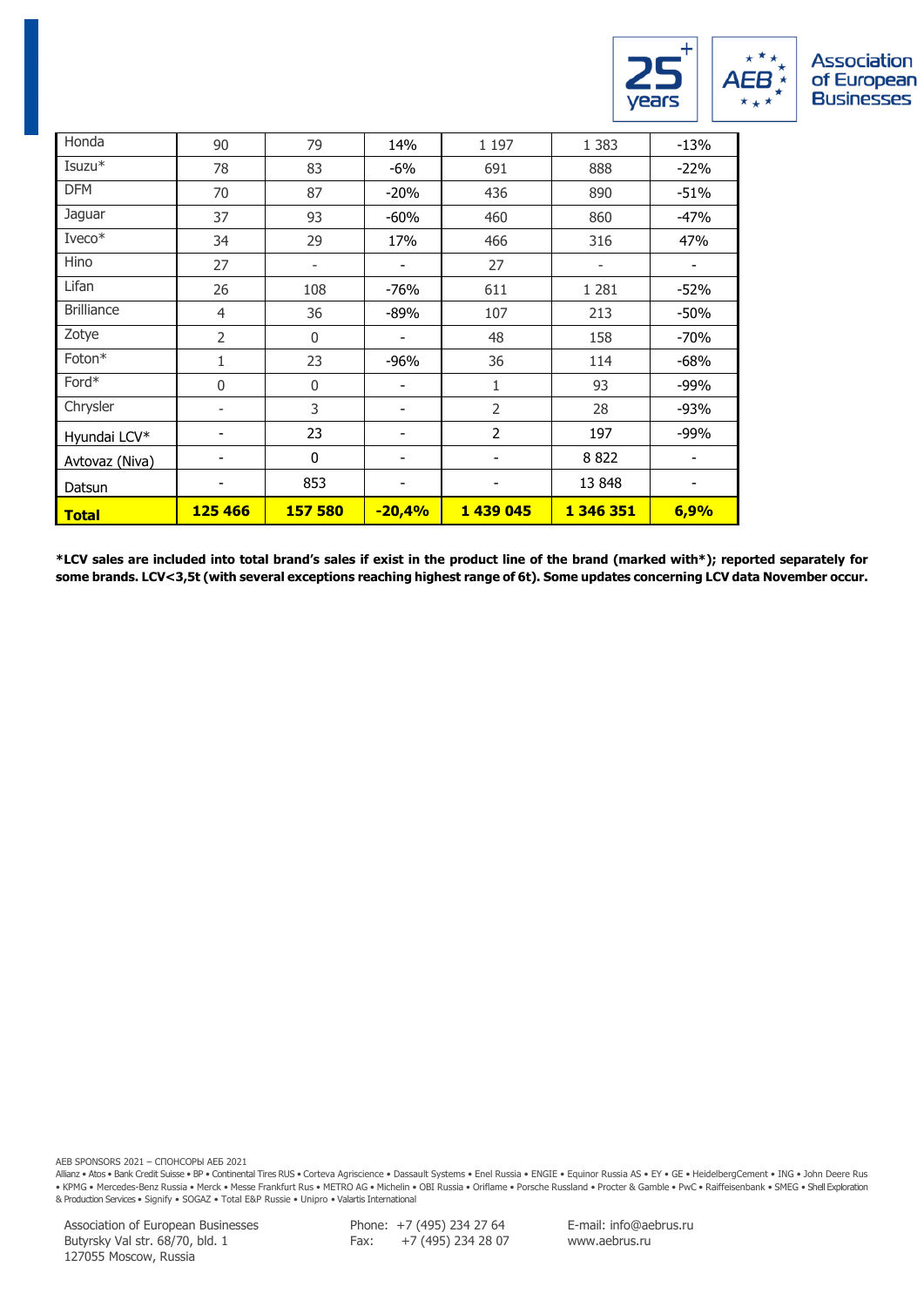

### **CAR AND LCV SALES IN RUSSIA BY GROUPS FOR NOVEMBER 2021/2020 AND JANUARY-NOVEMBER 2021/2020**

Data submitted by the AEB Automobile Manufacturers Committee; retail sales of imported and locally produced vehicles. Note: The ranking is based on monthly results

|                                                      |                          |                |                          | <b>November</b>          |               |               |                          |         |                          | January-November |               |               |
|------------------------------------------------------|--------------------------|----------------|--------------------------|--------------------------|---------------|---------------|--------------------------|---------|--------------------------|------------------|---------------|---------------|
| Brand /<br><b>Group</b>                              |                          | % Share        |                          |                          | <b>Volume</b> |               |                          | % Share |                          |                  | <b>Volume</b> |               |
|                                                      | 2021                     | 2020           | YOY                      | 2021                     | 2020          | $\frac{0}{0}$ | 2021                     | 2020    | YOY                      | 2021             | 2020          | $\frac{0}{0}$ |
| AVTOVAZ-<br><b>RENAULT-</b><br>NISSAN-<br>MITSUBISHI | 36,7                     | 38,5           | $-1,8$                   | 46 014                   | 60 716        | $-24,2%$      | 35,6                     | 38,6    | $-3,0$                   | 512 350          | 520 129       | $-1,5%$       |
| <b>AVTOVAZ</b><br>(LADA)                             | 21,0                     | 24,2           | $-3,2$                   | 26 373                   | 38 064        | $-30,7%$      | 22,3                     | 22,5    | $-0,2$                   | 320 795          | 302 744       | 6,0%          |
| <b>AVTOVAZ</b><br>(NIVA)                             | $\overline{\phantom{a}}$ | 0,0            | $\overline{\phantom{a}}$ |                          | 0             |               | $\overline{\phantom{a}}$ | 0,7     | $\overline{\phantom{a}}$ |                  | 8822          |               |
| <b>RENAULT</b>                                       | 9,4                      | 8,8            | 0,6                      | 11 837                   | 13 8 52       | $-14,5%$      | 8,3                      | 8,6     | $-0,3$                   | 119 503          | 116 262       | 2,8%          |
| <b>NISSAN</b>                                        | 3,7                      | 3,1            | 0,6                      | 4 677                    | 4 9 24        | $-5,0%$       | 3,2                      | 3,8     | $-0,6$                   | 45 735           | 51 332        | $-10,9%$      |
| <b>INFINITI</b>                                      | 0,1                      | 0,1            | 0,0                      | 104                      | 184           | $-43,5%$      | 0,1                      | 0,1     | 0,0                      | 1 7 2 4          | 1 6 5 6       | 4,1%          |
| <b>MITSUBISHI</b>                                    | 2,4                      | 1,8            | 0,6                      | 3 0 2 3                  | 2 8 3 9       | 6,5%          | 1,7                      | 1,9     | $-0,2$                   | 24 593           | 25 465        | $-3,4%$       |
| <b>DATSUN</b>                                        |                          | 0,5            | $\blacksquare$           |                          | 853           |               |                          | 1,0     | $\overline{\phantom{a}}$ |                  | 13 848        |               |
| <b>HYUNDAI</b><br>Group                              | 12,0                     | 11,1           | 0,9                      | 15 009                   | 17 500        | $-14,2%$      | 11,3                     | 11,0    | 0,3                      | 163 160          | 148 028       | 10,2%         |
| <b>HYUNDAI</b>                                       | 11,5                     | 11,1           | 0,4                      | 14 3 95                  | 17 446        | $-17,5%$      | 11,1                     | 10,9    | 0,2                      | 159 740          | 146 890       | 8,7%          |
| <b>GENESIS</b>                                       | 0,5                      | 0,0            | 0,5                      | 614                      | 54            | 1037,0%       | 0,2                      | 0,1     | 0,1                      | 3 4 2 0          | 1 1 3 8       | 200,5%        |
| <b>KIA</b>                                           | 11,6                     | 13,3           | $-1,7$                   | 14 5 14                  | 21 0 12       | $-30,9%$      | 13,2                     | 13,5    | $-0,3$                   | 190 270          | 181 706       | 4,7%          |
| <b>VW Group</b>                                      | 8,5                      | 14,2           | $-5,7$                   | 10 654                   | 22 3 33       | $-52,3%$      | 12,9                     | 14,4    | $-1,5$                   | 185 338          | 193 918       | $-4,4%$       |
| ŠKODA                                                | 4,0                      | 6,1            | $-2,1$                   | 5 0 0 0                  | 9 6 6 6       | $-48,3%$      | 5,8                      | 6,3     | $-0,5$                   | 83 237           | 84 930        | $-2,0%$       |
| <b>VOLKSWAGEN</b><br>cars                            | 3,7                      | 6,5            | $-2,8$                   | 4 602                    | 10 208        | $-54,9%$      | 5,7                      | 6,7     | $-1,0$                   | 81 754           | 90 848        | $-10,0%$      |
| <b>AUDI</b>                                          | 0,5                      | 1,1            | $-0,6$                   | 614                      | 1 803         | $-65,9%$      | 1,1                      | 1,0     | 0,1                      | 15 5 95          | 13 3 05       | 17,2%         |
| <b>VOLKSWAGEN</b><br>vans                            | 0,3                      | 0,4            | $-0,1$                   | 438                      | 656           | $-33,2%$      | 0,3                      | 0,4     | $-0,1$                   | 4 7 5 2          | 4 8 3 5       | $-1,7%$       |
| <b>TOYOTA</b><br>Group                               | 6,8                      | 6, 6           | 0,2                      | 8 5 1 4                  | 10 432        | $-18,4%$      | 7,4                      | 7,5     | $-0,1$                   | 105 778          | 100 607       | 5,1%          |
| <b>TOYOTA</b>                                        | 6,1                      | 5,2            | 0,9                      | 7 60 6                   | 8 1 9 9       | $-7,2%$       | 6,1                      | 6,1     | 0,0                      | 87 572           | 82 420        | 6,3%          |
| <b>LEXUS</b>                                         | 0,7                      | 1,4            | $-0,7$                   | 908                      | 2 2 3 3       | $-59,3%$      | 1,3                      | 1,4     | $-0,1$                   | 18 20 6          | 18 187        | 0,1%          |
| <b>GAZ LCV</b>                                       | 4,3                      | 3,5            | 0,8                      | 5 4 2 8                  | 5 5 4 0       | $-2,0%$       | 3,5                      | 3,1     | 0,4                      | 50 111           | 42 319        | 18,4%         |
| <b>HAVAL</b>                                         | 3,9                      | 1,0            | 2,9                      | 4 9 0 9                  | 1 6 2 8       | 201,5%        | 2,4                      | 1,1     | 1,3                      | 34 765           | 14 879        | 133,7%        |
| <b>CHERY Group</b>                                   | 3,6                      | 1,0            | 2,6                      | 4 500                    | 1 600         | 181,3%        | 2,5                      | 0,7     | 1,8                      | 36 005           | 9 4 5 5       | 280,8%        |
| <b>CHERY</b>                                         | 3,3                      | 0,9            | 2,4                      | 4 0 9 7                  | 1 4 9 7       | 173,7%        | 2,3                      | 0,7     | 1,6                      | 32 883           | 9 3 5 2       | 251,6%        |
| <b>CHERYEXEED</b>                                    | 0,3                      | $\overline{a}$ |                          | 403                      | 103           | 291,3%        | 0,2                      | 0,0     | 0,2                      | 3 1 2 2          | 103           | 2931,1%       |
| <b>UAZ</b>                                           | 2,4                      | 2,6            | $-0,2$                   | 3 0 7 0                  | 4 1 0 9       | $-25,3%$      | 2,0                      | 2,2     | $-0,2$                   | 28 945           | 29 393        | $-1,5%$       |
| <b>GEELY</b>                                         | 2,3                      | 1,3            | 1,0                      | 2 8 2 6                  | 2 0 1 5       | 40,2%         | 1,6                      | 1,0     | 0,6                      | 22 479           | 13 772        | 63,2%         |
| MAZDA                                                | 2,0                      | 1,9            | 0,1                      | 2 5 6 5                  | 2 9 5 3       | $-13,1%$      | 1,8                      | 1,7     | 0,1                      | 25 974           | 23 378        | 11,1%         |
| FORD LCV                                             | 1,7                      | 0,8            | 0,9                      | 2 1 2 3                  | 1 2 1 8       | 74,3%         | 1,2                      | 0,9     | 0,3                      | 17 739           | 11 681        | 51,9%         |
| <b>STELLANTIS</b>                                    | 1,2                      | 0,7            | 0,5                      | 1 5 1 9                  | 1 0 3 1       | 47,3%         | 1,1                      | 0,7     | 0,4                      | 16 44 6          | 9 8 4 1       | 67,1%         |
| <b>PEUGEOT</b>                                       | 0,6                      | 0,3            | 0,3                      | 733                      | 425           | 72,5%         | 0, 5                     | 0,3     | 0,2                      | 7685             | 3 7 9 6       | 102,4%        |
| <b>CITROËN</b>                                       | 0,3                      | 0,2            | 0,1                      | 432                      | 297           | 45,5%         | 0,3                      | 0,2     | 0,1                      | 4 3 7 0          | 2 8 5 1       | 53,3%         |
| OPEL                                                 | 0,1                      | 0,1            | 0,0                      | 147                      | 91            | 61,5%         | 0,1                      | 0,0     | 0,1                      | 1 8 0 5          | 493           | 266,1%        |
| <b>FIAT</b>                                          | 0,1                      | 0,1            | 0,0                      | 106                      | 113           | $-6,2%$       | 0,1                      | 0,1     | 0,0                      | 1 1 0 4          | 1 1 9 6       | $-7,7%$       |
| <b>CHRYSLER</b>                                      | $\overline{\phantom{a}}$ | 0,0            |                          | $\overline{\phantom{a}}$ | 3             |               | 0,0                      | 0,0     | 0,0                      | $\overline{2}$   | 28            | $-92,9%$      |
| <b>JEEP</b>                                          | 0,1                      | 0,1            | 0,0                      | 101                      | 102           | $-1,0%$       | 0,1                      | 0,1     | 0,0                      | 1 480            | 1 477         | 0,2%          |

AEB SPONSORS 2021 – СПОНСОРЫ АЕБ 2021

Allianz • Atos • Bank Credit Suisse • BP • Continental Tires RUS • Corteva Agriscience • Dassault Systems • Enel Russia • ENGIE • Equinor Russia AS • EY • GE • HeidelbergCement • ING • John Deere Rus • KPMG • Mercedes-Benz Russia • Merck • Messe Frankfurt Rus • METRO AG • Michelin • OBI Russia • Oriflame • Porsche Russland • Procter & Gamble • PwC • Raiffeisenbank • SMEG • Shell Exploration & Production Services • Signify • SOGAZ • Total E&P Russie • Unipro • Valartis International

Association of European Businesses Butyrsky Val str. 68/70, bld. 1 127055 Moscow, Russia

Phone: +7 (495) 234 27 64 Fax: +7 (495) 234 28 07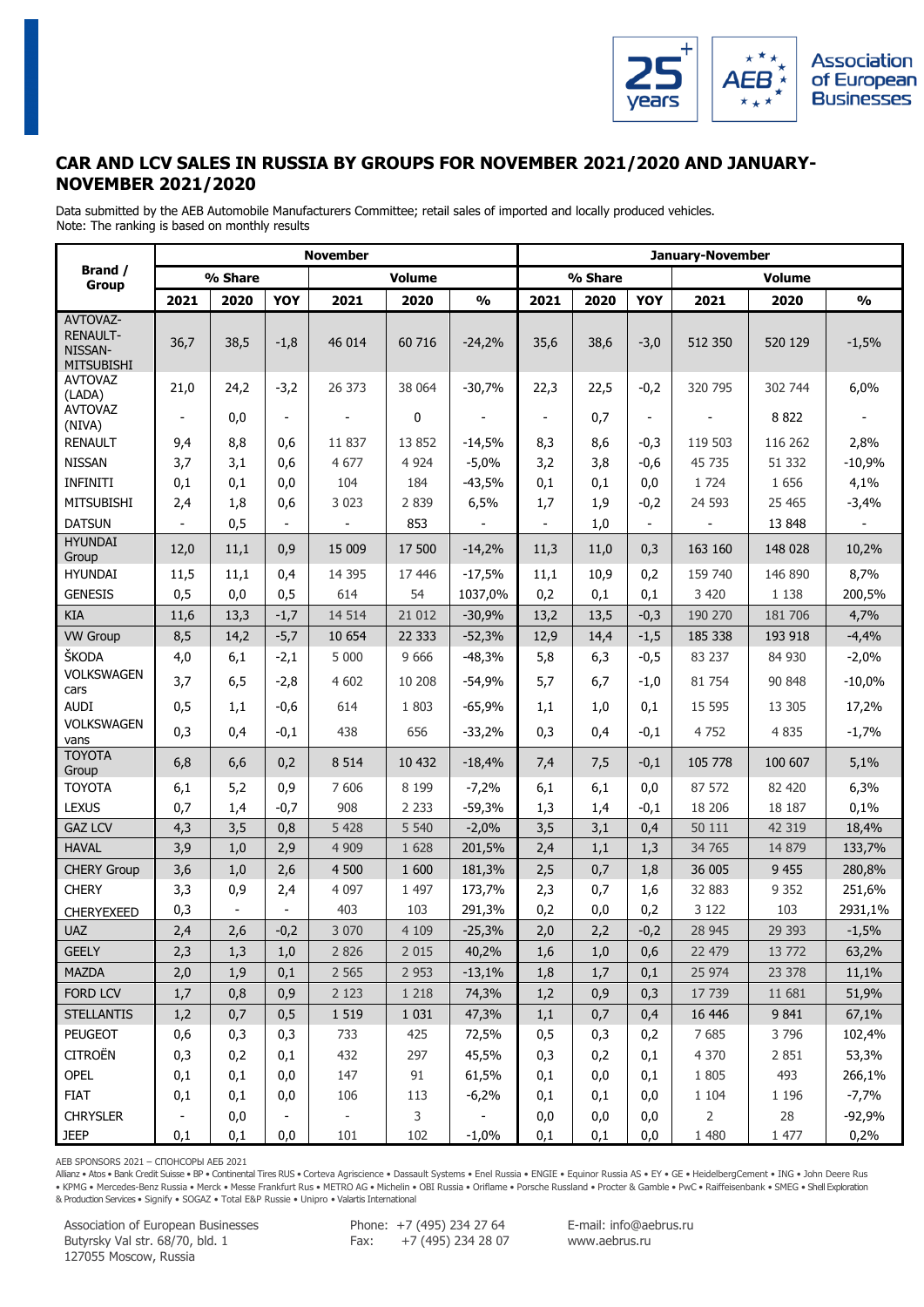

| <b>CHANGAN</b>                     | 0,5                      | 0,6                      | $-0,1$                   | 567            | 871                      | $-34,9%$                 | 0,4   | 0,5                      | $-0,1$                   | 5 104          | 6 4 6 0                  | $-21,0%$                 |
|------------------------------------|--------------------------|--------------------------|--------------------------|----------------|--------------------------|--------------------------|-------|--------------------------|--------------------------|----------------|--------------------------|--------------------------|
| <b>VOLVO</b>                       | 0,4                      | 0,7                      | $-0,3$                   | 552            | 1 0 3 0                  | $-46,4%$                 | 0,6   | 0,5                      | 0,1                      | 8 4 5 1        | 6 8 9 9                  | 22,5%                    |
| <b>PORSCHE</b>                     | 0,4                      | 0,2                      | 0,2                      | 519            | 385                      | 34,8%                    | 0,4   | 0,4                      | 0,0                      | 5 5 0 1        | 5 1 0 6                  | 7,7%                     |
| <b>SUZUKI</b>                      | 0,4                      | 0,5                      | $-0,1$                   | 500            | 855                      | $-41,5%$                 | 0,6   | 0,5                      | 0,1                      | 8 6 0 5        | 7 0 8 3                  | 21,5%                    |
| <b>JAGUAR LAND</b><br><b>ROVER</b> | 0,4                      | 0,5                      | $-0,1$                   | 453            | 828                      | $-45,3%$                 | 0,4   | 0,5                      | $-0,1$                   | 6 1 6 2        | 6 4 7 1                  | $-4,8%$                  |
| <b>LAND ROVER</b>                  | 0,3                      | 0,5                      | $-0,2$                   | 416            | 735                      | $-43,4%$                 | 0,4   | 0,4                      | 0,0                      | 5 702          | 5 6 1 1                  | 1,6%                     |
| <b>JAGUAR</b>                      | 0,0                      | 0,1                      | $-0,1$                   | 37             | 93                       | $-60,2%$                 | 0,0   | 0,1                      | $-0,1$                   | 460            | 860                      | -46,5%                   |
| <b>GM Group</b>                    | 0,3                      | 0,1                      | 0,2                      | 330            | 134                      | 146,3%                   | 0,2   | 0,1                      | 0,1                      | 3 0 4 2        | 1 7 7 2                  | 71,7%                    |
| <b>CHEVROLET</b>                   | 0,2                      | 0,0                      | 0,2                      | 197            | 44                       | 347,7%                   | 0,1   | 0,0                      | 0,1                      | 796            | 504                      | 57,9%                    |
| CADILLAC                           | 0,1                      | 0,1                      | 0,0                      | 133            | 90                       | 47,8%                    | 0,2   | 0,1                      | 0,1                      | 2 2 4 6        | 1 2 6 8                  | 77,1%                    |
| <b>SUBARU</b>                      | 0,2                      | 0,4                      | $-0,2$                   | 232            | 634                      | $-63,4%$                 | 0,4   | 0,4                      | 0,0                      | 5 4 0 5        | 5 4 2 8                  | $-0,4%$                  |
| <b>GAC</b>                         | 0,1                      | $\overline{\phantom{0}}$ | $\overline{\phantom{a}}$ | 174            | $\overline{\phantom{a}}$ |                          | 0,1   | $\overline{\phantom{0}}$ | $\overline{\phantom{a}}$ | 807            | $\overline{\phantom{a}}$ | $\overline{\phantom{a}}$ |
| <b>FAW</b>                         | 0,1                      | 0,2                      | $-0,1$                   | 162            | 288                      | $-43,8%$                 | 0,2   | 0,2                      | 0,0                      | 2 9 8 6        | 2 4 9 3                  | 19,8%                    |
| <b>HONDA</b>                       | 0,1                      | 0,1                      | 0,0                      | 90             | 79                       | 13,9%                    | 0,1   | 0,1                      | 0,0                      | 1 1 9 7        | 1 3 8 3                  | $-13,4%$                 |
| <b>ISUZU</b>                       | 0,1                      | 0,1                      | 0,0                      | 78             | 83                       | $-6,0%$                  | 0,0   | 0,1                      | $-0,1$                   | 691            | 888                      | $-22,2%$                 |
| <b>DFM</b>                         |                          | 0,1                      |                          | 70             | 87                       | $-19,5%$                 |       | 0,1                      |                          | 436            | 890                      | $-51,0%$                 |
| <b>IVECO</b>                       | 0,0                      | 0,0                      | 0,0                      | 34             | 29                       | 17,2%                    | 0,0   | 0,0                      | 0,0                      | 466            | 316                      | 47,5%                    |
| <b>HINO</b>                        | 0,0                      | $\overline{\phantom{0}}$ | $\blacksquare$           | 27             | $\overline{\phantom{a}}$ |                          | 0,0   | $\blacksquare$           | $\blacksquare$           | 27             | $\overline{\phantom{a}}$ | $\overline{a}$           |
| <b>LIFAN</b>                       | 0,0                      | 0,1                      | $-0,1$                   | 26             | 108                      | $-75,9%$                 | 0,0   | 0,1                      | $-0,1$                   | 611            | 1 2 8 1                  | $-52,3%$                 |
| <b>BRILLIANCE</b>                  | 0,0                      | 0,0                      | 0,0                      | $\overline{4}$ | 36                       | $-88,9%$                 | 0,0   | 0,0                      | 0,0                      | 107            | 213                      | $-49,8%$                 |
| <b>ZOTYE</b>                       | 0,0                      | 0,0                      | 0,0                      | $\overline{2}$ | $\overline{0}$           |                          | 0,0   | 0,0                      | 0,0                      | 48             | 158                      | $-69,6%$                 |
| <b>FOTON</b>                       | 0,0                      | 0,0                      | 0,0                      | $\mathbf{1}$   | 23                       | $-95,7%$                 | 0,0   | 0,0                      | 0,0                      | 36             | 114                      | $-68,4%$                 |
| <b>HYUNDAI LCV</b>                 | $\overline{\phantom{a}}$ | 0,0                      | $\overline{\phantom{a}}$ | $\overline{a}$ | 23                       |                          | 0,0   | 0,0                      | 0,0                      | $\overline{2}$ | 197                      | $-99,0%$                 |
| <b>FORD</b>                        | 0,0                      | 0,0                      | 0,0                      | $\Omega$       | $\Omega$                 | $\overline{\phantom{a}}$ | 0,0   | 0,0                      | 0,0                      | $\mathbf{1}$   | 93                       | $-98,9%$                 |
| <b>Total</b>                       | 100,0                    | 100,0                    |                          | 125 466        | 157 580                  | $-20,4%$                 | 100,0 | 100,0                    |                          | 1 439 045      | 1 346 351                | 6,9%                     |

Different from the international classification: brands represented on the Russian market by SOLLERS Group; see also above.

| <b>SOLLERS</b><br>Group | 4,4             | 34<br>- رب    | υ,,    | 193 | 5 3 2 7 | $-2,5%$  | 3,2     | $\overline{\phantom{0}}$<br>۲٬۳ | 0,1    | 46 684 | 41 0 74  | 13,7%   |
|-------------------------|-----------------|---------------|--------|-----|---------|----------|---------|---------------------------------|--------|--------|----------|---------|
| Ford LCV                | -<br><b>L</b> , | 0,8           | 0,9    | 123 | 218     | 74,3%    | っ<br>τ, | 0,9                             | 0,3    | 739    | !1 681   | 51,9%   |
| <b>UAZ</b>              | 74<br><u></u>   | $\sim$<br>z,u | $-0,2$ | 070 | 4 109   | $-25.3%$ | 2,0     | <b>- -</b><br>ے ۔               | $-0,2$ | 28 945 | 29 3 9 3 | $-1,5%$ |

AEB SPONSORS 2021 – СПОНСОРЫ АЕБ 2021

Allianz • Atos • Bank Credit Suisse • BP • Continental Tires RUS • Corteva Agriscience • Dassault Systems • Enel Russia • ENGIE • Equinor Russia AS • EY • GE • HeidelbergCement • ING • John Deere Rus • KPMG • Mercedes-Benz Russia • Merck • Messe Frankfurt Rus • METRO AG • Michelin • OBI Russia • Oriflame • Porsche Russland • Procter & Gamble • PwC • Raiffeisenbank • SMEG • Shell Exploration<br>& Production Services • Sign

Association of European Businesses Butyrsky Val str. 68/70, bld. 1 127055 Moscow, Russia

Phone: +7 (495) 234 27 64 Fax:  $+7(495)$  234 28 07